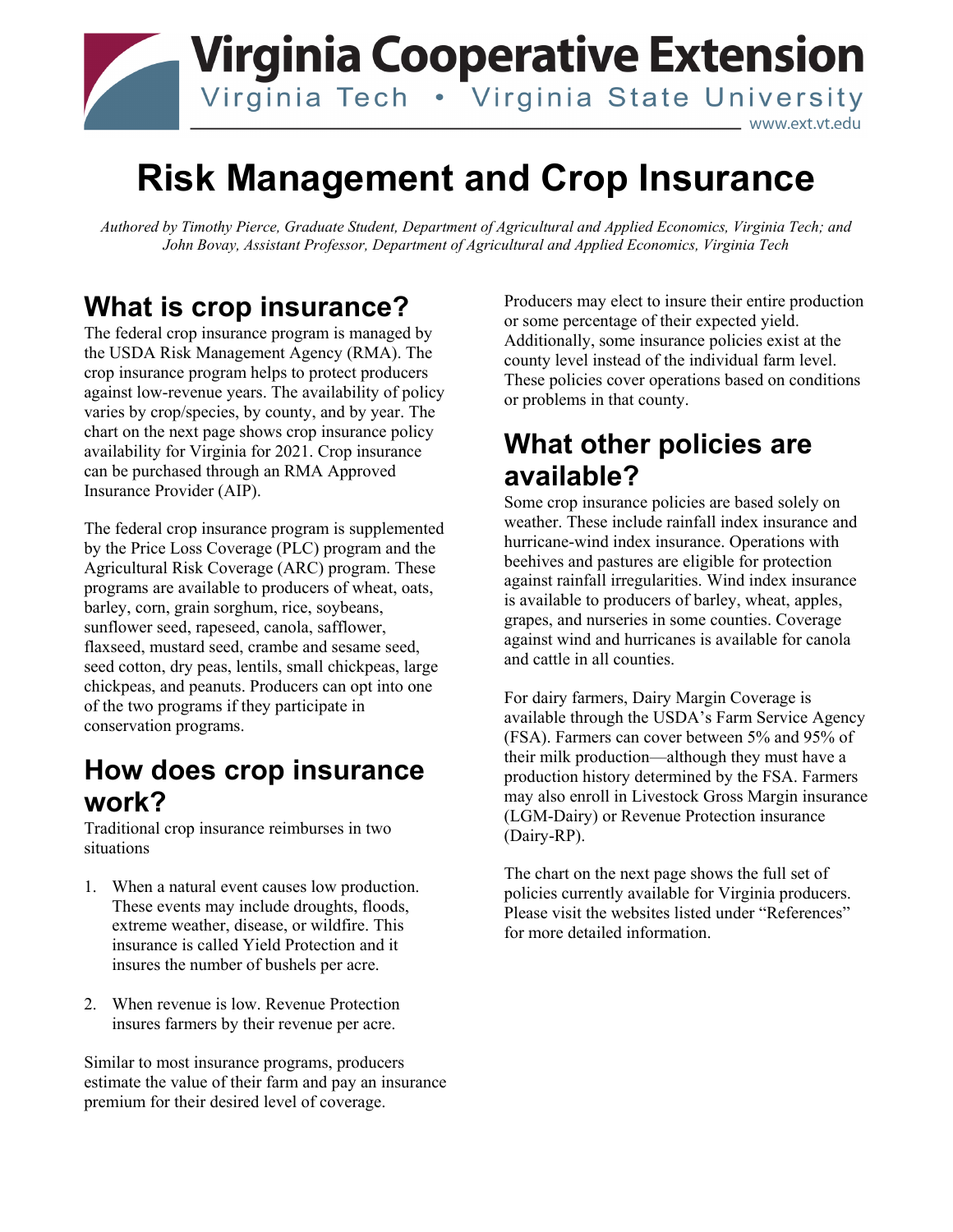| Yellow shading: available in some VA counties<br>Green shading: available in all VA counties | <b>Barley</b> | Canola | Wheat | Apples | Grapes | Peaches | Bees | Cattle | Clams | Lamb | Milk | Dairy cattle | Swine | Pasture,<br>Rangeland, Forage | Nursery |
|----------------------------------------------------------------------------------------------|---------------|--------|-------|--------|--------|---------|------|--------|-------|------|------|--------------|-------|-------------------------------|---------|
| Revenue Protection with Harvest Price Exclusion                                              |               |        |       |        |        |         |      |        |       |      |      |              |       |                               |         |
| <b>Revenue Protection</b>                                                                    |               |        |       |        |        |         |      |        |       |      |      |              |       |                               |         |
| <b>Yield Protection</b>                                                                      |               |        |       |        |        |         |      |        |       |      |      |              |       |                               |         |
| Supplemental Coverage Option                                                                 |               |        |       |        |        |         |      |        |       |      |      |              |       |                               |         |
| ARC/PLC (2018 availability)                                                                  |               |        |       |        |        |         |      |        |       |      |      |              |       |                               |         |
| Actual Production History (APH)                                                              |               |        |       |        |        |         |      |        |       |      |      |              |       |                               |         |
| Hurricane / Wind Index                                                                       |               |        |       |        |        |         |      |        |       |      |      |              |       |                               |         |
| Whole Farm Revenue Protection                                                                |               |        |       |        |        |         |      |        |       |      |      |              |       |                               |         |
| Rainfall Index                                                                               |               |        |       |        |        |         |      |        |       |      |      |              |       |                               |         |
| <b>Livestock Risk Protection</b>                                                             |               |        |       |        |        |         |      |        |       |      |      |              |       |                               |         |
| Livestock Gross Margin (LGM)                                                                 |               |        |       |        |        |         |      |        |       |      |      |              |       |                               |         |
| Aquaculture Dollar                                                                           |               |        |       |        |        |         |      |        |       |      |      |              |       |                               |         |
| Dairy Revenue Protection (RP)                                                                |               |        |       |        |        |         |      |        |       |      |      |              |       |                               |         |
| DMC (Run by FSA)                                                                             |               |        |       |        |        |         |      |        |       |      |      |              |       |                               |         |
| Nursery (Field-Grown & Container) Dollar                                                     |               |        |       |        |        |         |      |        |       |      |      |              |       |                               |         |

Note: Whole Farm Revenue Protection is available for all commodities except timber, forest, and forest products and animals for show, sport, or pets.

## **Acknowledgments**

We thank Professor Rory O. Maguire, Crop and Environmental Sciences, Virginia Tech, for his helpful comments.

This material is based upon work supported by USDA/NIFA under Award Number 2018-70027- 28585.



## **References**

"Agriculture Risk Coverage and Price Loss Coverage Programs." Farmers.gov: Resources for Farmers and Producers. USDA. [https://www.farmers.gov/arc-plc.](https://www.farmers.gov/arc-plc)

"Agricultural Risk Coverage (ARC) & Price Loss Coverage (PLC)." Farm Service Agency Fact

Sheet. USDA, August 2019. [https://www.fsa.usda.gov/Assets/USDA-FSA-](https://www.fsa.usda.gov/Assets/USDA-FSA-Public/usdafiles/FactSheets/2019/arc-plc_overview_fact_sheet-aug_2019.pdf)[Public/usdafiles/FactSheets/2019/arc](https://www.fsa.usda.gov/Assets/USDA-FSA-Public/usdafiles/FactSheets/2019/arc-plc_overview_fact_sheet-aug_2019.pdf)[plc\\_overview\\_fact\\_sheet-aug\\_2019.pdf](https://www.fsa.usda.gov/Assets/USDA-FSA-Public/usdafiles/FactSheets/2019/arc-plc_overview_fact_sheet-aug_2019.pdf)

"Apiculture Pilot Insurance Program." Risk Management Agency National Fact Sheets. USDA, July 2017. [https://www.rma.usda.gov/Fact-Sheets/National-](https://www.rma.usda.gov/Fact-Sheets/National-Fact-Sheets/Apiculture-Pilot-2017.)[Fact-Sheets/Apiculture-Pilot-2017.](https://www.rma.usda.gov/Fact-Sheets/National-Fact-Sheets/Apiculture-Pilot-2017.) 

"Apples." Risk Management Agency Regional Fact Sheets. USDA, August 2018. [https://rma.usda.gov/Fact-Sheets/Raleigh-](https://rma.usda.gov/Fact-Sheets/Raleigh-Regional-Office-Fact-Sheets/Apples-2018-CT-WV.)[Regional-Office-Fact-Sheets/Apples-2018-CT-](https://rma.usda.gov/Fact-Sheets/Raleigh-Regional-Office-Fact-Sheets/Apples-2018-CT-WV.)[WV.](https://rma.usda.gov/Fact-Sheets/Raleigh-Regional-Office-Fact-Sheets/Apples-2018-CT-WV.) 

<sup>&</sup>quot;Aquaculture (Oysters, Clams, WFRP)." Risk Management Agency National Fact Sheets. USDA, February 2020. [https://www.rma.usda.gov/Fact-Sheets/National-](https://rma.usda.gov/Fact-Sheets/Raleigh-Regional-Office-Fact-Sheets/Apples-2018-CT-WV)[Fact-Sheets/Aquaculture-Oysters-Clams-WFRP.](https://rma.usda.gov/Fact-Sheets/Raleigh-Regional-Office-Fact-Sheets/Apples-2018-CT-WV)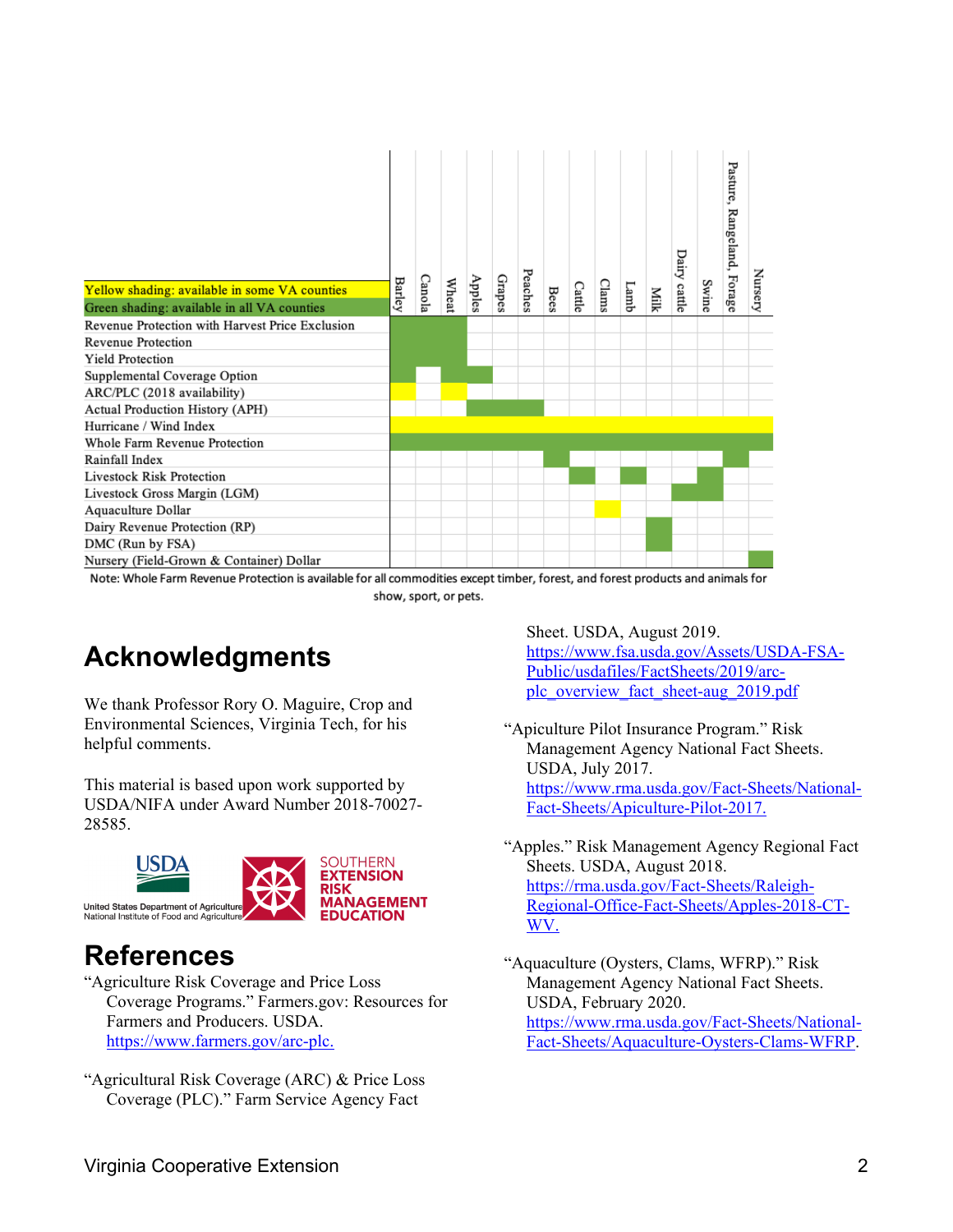- "Canola and Rapeseed." Risk Management Agency National Fact Sheets. USDA, September 2019. [https://rma.usda.gov/en/Fact- Sheets/National-](https://rma.usda.gov/en/Fact-Sheets/National-Fact-Sheets/Canola-and-Rapeseed)[Fact-Sheets/Canola-and-Rapeseed.](https://rma.usda.gov/en/Fact-Sheets/National-Fact-Sheets/Canola-and-Rapeseed)
- Crop Report Criteria. Risk Management Agency. USDA, 2021. [https://webapp.rma.usda.gov/apps/ActuarialInfor](https://webapp.rma.usda.gov/apps/ActuarialInformationBrowser2021/CropCriteria.aspx) [mationBrowser2021/CropCriteria.aspx.](https://webapp.rma.usda.gov/apps/ActuarialInformationBrowser2021/CropCriteria.aspx)
- "Dairy Margin Coverage Program." Farm Service Agency Fact Sheets. USDA, June 2019. [https://www.fsa.usda.gov/Assets/USDA-FSA-](https://www.fsa.usda.gov/Assets/USDA-FSA-Public/usdafiles/FactSheets/2019/dairy_margin_coverage_program-june_2019_fact_sheet.pdf)[Public/usdafiles/FactSheets/2019/dairy\\_margin\\_c](https://www.fsa.usda.gov/Assets/USDA-FSA-Public/usdafiles/FactSheets/2019/dairy_margin_coverage_program-june_2019_fact_sheet.pdf) [overage\\_program-june\\_2019\\_fact\\_sheet.pdf.](https://www.fsa.usda.gov/Assets/USDA-FSA-Public/usdafiles/FactSheets/2019/dairy_margin_coverage_program-june_2019_fact_sheet.pdf)
- "Dairy Revenue Protection." Risk Management Agency National Fact Sheets. USDA, April 2019. [https://www.rma.usda.gov/en/Fact-](https://www.rma.usda.gov/en/Fact-Sheets/National-Fact-Sheets/Dairy-Revenue-Protection)[Sheets/National-Fact-Sheets/Dairy-Revenue-](https://www.rma.usda.gov/en/Fact-Sheets/National-Fact-Sheets/Dairy-Revenue-Protection)[Protection.](https://www.rma.usda.gov/en/Fact-Sheets/National-Fact-Sheets/Dairy-Revenue-Protection)
- GIS Map Site. Risk Management Agency, USDA. [https://prodwebnlb.rma.usda.gov/apps/MapView](https://prodwebnlb.rma.usda.gov/apps/MapViewer/index.html) [er/index.html.](https://prodwebnlb.rma.usda.gov/apps/MapViewer/index.html)
- "Hurricane Insurance Protection Wind Index (HIP-WI) Endorsement." Risk Management Agency National Fact Sheets. USDA, 2020. [https://rma.usda.gov/en/Fact- Sheets/National-](https://rma.usda.gov/en/Fact-Sheets/National-Fact-Sheets/Hurricane-Insurance-Protection-CY-2020)[Fact-Sheets/Hurricane-Insurance-Protection-CY-](https://rma.usda.gov/en/Fact-Sheets/National-Fact-Sheets/Hurricane-Insurance-Protection-CY-2020)[2020.](https://rma.usda.gov/en/Fact-Sheets/National-Fact-Sheets/Hurricane-Insurance-Protection-CY-2020)
- "Livestock Gross Margin Insurance Dairy Cattle." Risk Management National Fact Sheets. USDA, June 2019. [https://www.rma.usda.gov/en/Fact-](https://www.rma.usda.gov/en/Fact-Sheets/National-Fact-Sheets/Livestock-Gross-Margin-Insurance-Dairy-Cattle)[Sheets/National-Fact-Sheets/Livestock-Gross-](https://www.rma.usda.gov/en/Fact-Sheets/National-Fact-Sheets/Livestock-Gross-Margin-Insurance-Dairy-Cattle)[Margin-Insurance-Dairy-Cattle.](https://www.rma.usda.gov/en/Fact-Sheets/National-Fact-Sheets/Livestock-Gross-Margin-Insurance-Dairy-Cattle)
- "Livestock Gross Margin Swine." Risk Management Agency National Fact Sheets. USDA, July 2020. [https://www.rma.usda.gov/en/Fact-](https://www.rma.usda.gov/en/Fact-Sheets/National-Fact-Sheets/Livestock-Gross-Margin-Swine)[Sheets/National-Fact-Sheets/Livestock-Gross-](https://www.rma.usda.gov/en/Fact-Sheets/National-Fact-Sheets/Livestock-Gross-Margin-Swine)[Margin-Swine.](https://www.rma.usda.gov/en/Fact-Sheets/National-Fact-Sheets/Livestock-Gross-Margin-Swine)
- "Livestock Risk Protection Fed Cattle." Risk Management Agency National Fact Sheets. USDA, January 2021. [https://www.rma.usda.gov/en/Fact-](https://www.rma.usda.gov/en/Fact-Sheets/National-Fact-Sheets/Livestock-Risk-Protection-Fed-Cattle)[Sheets/National-Fact-Sheets/Livestock-Risk-](https://www.rma.usda.gov/en/Fact-Sheets/National-Fact-Sheets/Livestock-Risk-Protection-Fed-Cattle)[Protection-Fed-Cattle.](https://www.rma.usda.gov/en/Fact-Sheets/National-Fact-Sheets/Livestock-Risk-Protection-Fed-Cattle)
- "Livestock Risk Protection Feeder Cattle." Risk Management Agency National Fact Sheets. USDA, January 2021. [https://www.rma.usda.gov/en/Fact-](https://www.rma.usda.gov/en/Fact-Sheets/National-Fact-Sheets/Livestock-Risk-Protection-Feeder-Cattle)[Sheets/National-Fact-Sheets/Livestock-Risk-](https://www.rma.usda.gov/en/Fact-Sheets/National-Fact-Sheets/Livestock-Risk-Protection-Feeder-Cattle)[Protection-Feeder-Cattle.](https://www.rma.usda.gov/en/Fact-Sheets/National-Fact-Sheets/Livestock-Risk-Protection-Feeder-Cattle)
- "Livestock Risk Protection Lamb." Risk Management Agency National Fact Sheets. USDA, April 2018. [https://www.rma.usda.gov/Fact-Sheets/National-](https://www.rma.usda.gov/Fact-Sheets/National-Fact-Sheets/Livestock-Risk-Protection-Lamb-2018)[Fact-Sheets/Livestock-Risk-Protection-Lamb-](https://www.rma.usda.gov/Fact-Sheets/National-Fact-Sheets/Livestock-Risk-Protection-Lamb-2018)[2018.](https://www.rma.usda.gov/Fact-Sheets/National-Fact-Sheets/Livestock-Risk-Protection-Lamb-2018)
- "Livestock Risk Protection Swine." Risk Management Agency National Fact Sheets. USDA, January 2021. [https://www.rma.usda.gov/en/Fact-](https://www.rma.usda.gov/en/Fact-Sheets/National-Fact-Sheets/Livestock-Risk-Protection-Swine)[Sheets/National-Fact-Sheets/Livestock-Risk-](https://www.rma.usda.gov/en/Fact-Sheets/National-Fact-Sheets/Livestock-Risk-Protection-Swine)[Protection-Swine.](https://www.rma.usda.gov/en/Fact-Sheets/National-Fact-Sheets/Livestock-Risk-Protection-Swine)
- Newton, John. "What Is Dairy Revenue Protection?" American Farm Bureau Federation - The Voice of Agriculture, August 22, 2017. [https://www.fb.org/market-intel/what-is-dairy](https://www.fb.org/market-intel/what-is-dairy-revenue-protection)[revenue-protection.](https://www.fb.org/market-intel/what-is-dairy-revenue-protection)
- "Nursery Commodity Insurance." Risk Management Agency National Fact Sheets. USDA, February 2018. [https://www.rma.usda.gov/en/Fact-](https://www.rma.usda.gov/en/Fact-Sheets/National-Fact-Sheets/Nursery-Commodity-Insurance)[Sheets/National-Fact-Sheets/Nursery-](https://www.rma.usda.gov/en/Fact-Sheets/National-Fact-Sheets/Nursery-Commodity-Insurance)[Commodity-Insurance.](https://www.rma.usda.gov/en/Fact-Sheets/National-Fact-Sheets/Nursery-Commodity-Insurance)
- "Pasture, Rangeland, Forage." Risk Management Agency National Fact Sheets. USDA, August 2017. [https://www.rma.usda.gov/Fact-](https://www.rma.usda.gov/Fact-Sheets/National-Fact-Sheets/Pasture-Rangeland-Forage-Pilot-Insurance-Program)[Sheets/National-Fact-Sheets/Pasture- Rangeland-](https://www.rma.usda.gov/Fact-Sheets/National-Fact-Sheets/Pasture-Rangeland-Forage-Pilot-Insurance-Program)[Forage-Pilot-Insurance-Program.](https://www.rma.usda.gov/Fact-Sheets/National-Fact-Sheets/Pasture-Rangeland-Forage-Pilot-Insurance-Program)
- Pasture, Rangeland, Forage Support Tool. Risk Management Agency, USDA [https://prodwebnlb.rma.usda.gov/apps/prf.](https://prodwebnlb.rma.usda.gov/apps/prf)
- "Peaches." Risk Management Agency Regional Fact Sheets. USDA, October 2017. [https://www.rma.usda.gov/Fact-Sheets/Raleigh-](https://www.rma.usda.gov/Fact-Sheets/Raleigh-Regional-Office-Fact-Sheets/Peaches-2018-MD-PA)[Regional-Office-Fact-Sheets/Peaches-2018-MD-](https://www.rma.usda.gov/Fact-Sheets/Raleigh-Regional-Office-Fact-Sheets/Peaches-2018-MD-PA)[PA.](https://www.rma.usda.gov/Fact-Sheets/Raleigh-Regional-Office-Fact-Sheets/Peaches-2018-MD-PA)